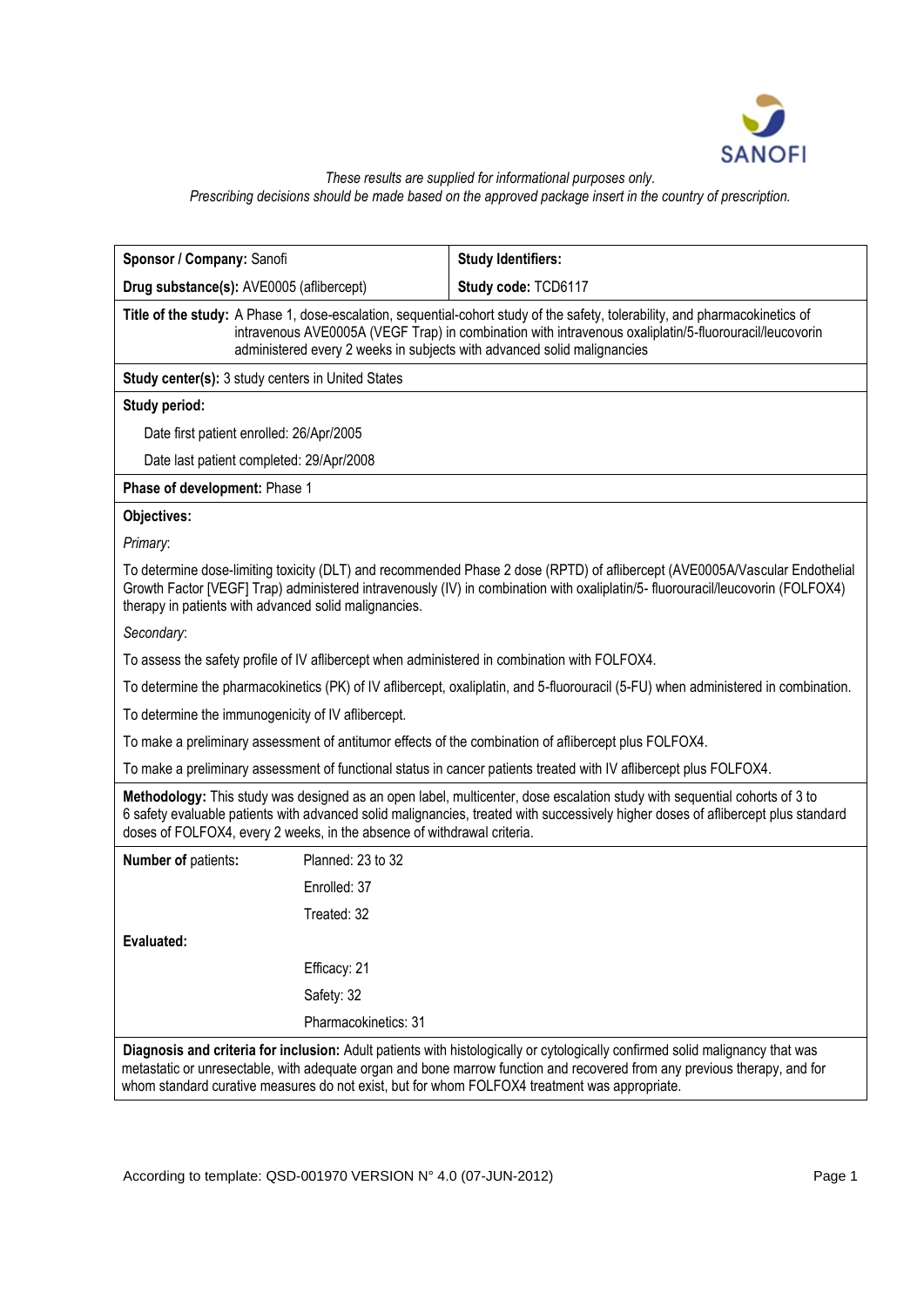

## **Study treatments**

**Investigational medicinal product:** Aflibercept

Route of administration: IV over at least 1 hour

Dose regimen: 2 mg/kg, 4 mg/kg, or 5 mg/kg

**Duration of treatment:** Patients were administered aflibercept immediately followed by FOLFOX4 every 2 weeks in the absence of study withdrawal criteria (patient request, Investigator decision, Sponsor request, Grade 3 or 4 toxicities as defined in the protocol, disease progression, withdrawal of consent, patient lost to follow-up, and concomitant treatment in violation of protocol parameters).

**Duration of observation:** From date of informed consent until last aflibercept dose + 60 days.

Combination therapy: FOLFOX4: oxaliplatin (Eloxatin™), 5-Fluorouracil, and leucovorin calcium

Dose: Commercial agent; per package insert

Administration: Oxaliplatin 85 mg/m<sup>2</sup> in 250-500 mL D5W IV over 2 hours on Day 1, together with leucovorin 200 mg/m<sup>2</sup> in D5W IV over 2 hours on Day 1, followed by 5-FU 400 mg/m<sup>2</sup> IV bolus over 2-4 minutes, then 600 mg/m<sup>2</sup> in 500 mL D5W IV continuous infusion over 22 hours on Day 1, followed by leucovorin 200 mg/m<sup>2</sup> IV over 2 hours on Day 2, followed by 5-FU 400 mg/m<sup>2</sup> IV bolus then 600 mg/m<sup>2</sup> IV continuous infusion over 22 hours on Day 2.

## **Criteria for evaluation:**

Safety: Vital signs, physical examinations, Eastern Cooperative Oncology Group (ECOG) performance status, and laboratory safety tests (including complete blood counts, serum chemistries, and urinalyses) were obtained prior to drug administration and at designated intervals throughout the study. Type, frequency, severity, cycle, seriousness, and relatedness of study treatment-emergent adverse events (TEAEs) were assessed according to the Medical Dictionary for Regulatory Activities (MedDRA) version 11 or immediate previous version. Laboratory abnormalities were assessed according to the National Cancer Institute Common Terminology Criteria for Adverse Events Version 3.0 (NCI-CTCAE v.3.0).

**Pharmacokinetic sampling times and bioanalytical methods:** The PK analyses for aflibercept were performed on the safety evaluable population during Cycles 1 and 2 of therapy; PK samples for oxaliplatin and 5 FU were collected only in Cycle 1. Pharmacokinetic analysis of the data was carried out using non-compartmental analysis. Actual blood sampling times were used for PK analysis of free and bound aflibercept, oxaliplatin and 5-FU. Protocol-specified sampling times were used to prepare summary tables and graphs of mean plasma concentration as a function of time. For aflibercept, sampling was done pre-dose, and 1, 2, 4, 8, 24, 30, and 48 hours, and 7 days post-start of aflibercept infusion in Cycle 1 and Cycle 2, then pre-dose only on Day 1 of each cycle beyond Cycle 2, and again at the end of study treatment. For oxaliplatin, sampling was done pre-dose, 1, 3, 7, and 23 hours post-start of oxaliplatin infusion on Cycle 1 only. For 5-FU, samples were collected pre-dose, 2 and 21 hours post-start of 5-FU bolus #1, and pre-start of 5-FU bolus #2, then 1 and 21 hours post-start of 5-FU bolus #2 during Cycle 1 only. For VEGF, samples were collected for the assay of free endogenous VEGF at pre-dose on Day 1 of each odd-numbered cycle, upon study withdrawal, and 3 months after study treatment discontinuation.

#### **Statistical methods:**

The primary safety analysis was defined as the frequency of DLTs at Cycle 1 and 2 by dose level. Dose-limiting toxicities observed by dose levels were listed. All patients who received at least part of 1 dose of aflibercept are included in the safety analysis. Descriptive statistics are used to summarize patient characteristics, diagnoses, disposition, treatment administration and compliance, safety parameters, efficacy evaluations, anti-aflibercept antibodies, PK endpoints, and other biological parameters. The descriptive statistics include mean, standard deviation, median, minimum, and maximum values for continuous measures, and frequencies and percentages for categorical measures.